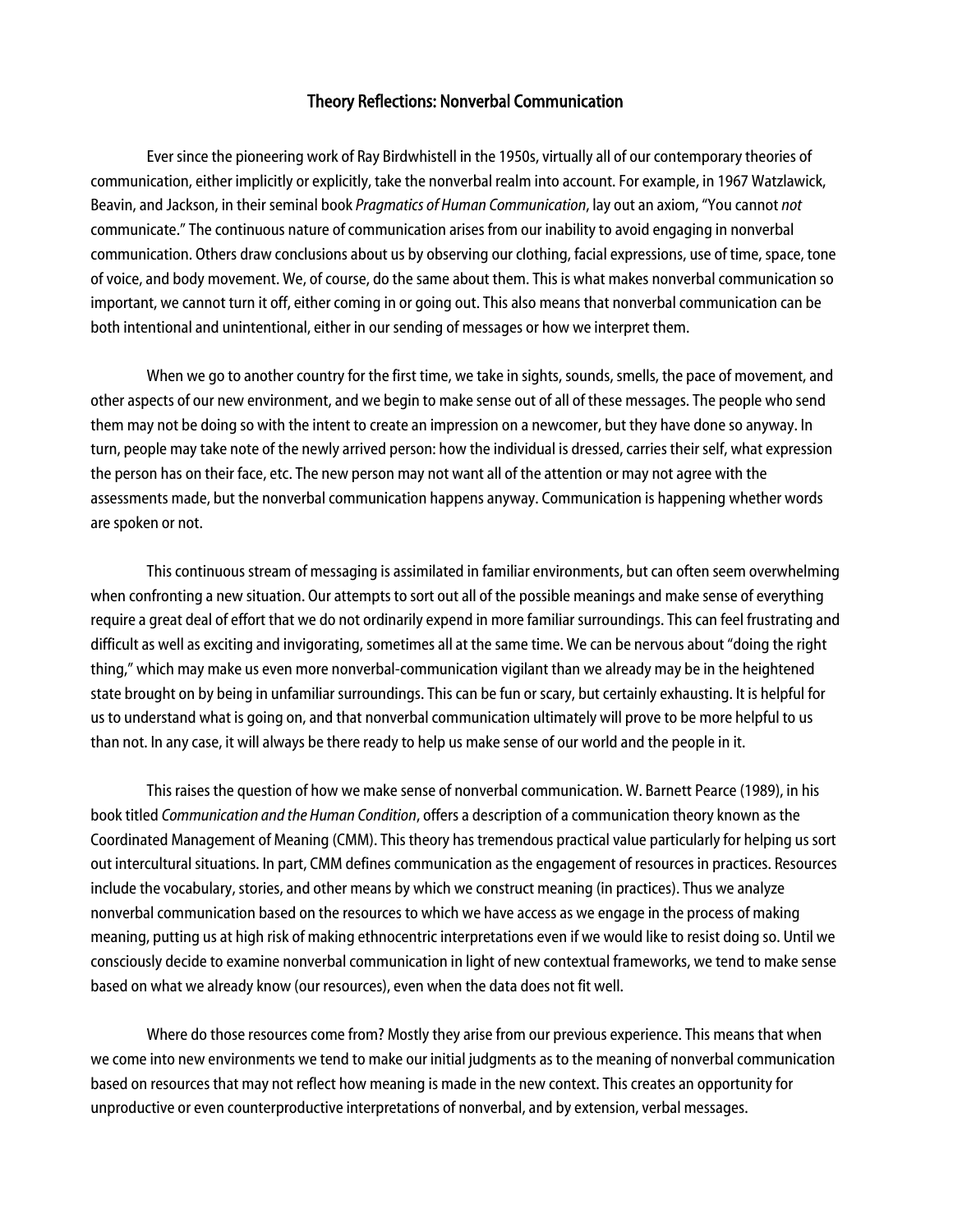Just knowing that we do this, and that it is inevitable, enables us to step back from some of our initial judgments and reconsider messages in light of their context rather than the resources we brought to the situation. In this way we both add to our communication resources and create the possibility of more fruitful and mindful sense-making in our processing of nonverbal communication as we forge ahead in a new cultural environment.

Globalization, as much as it brings us ever closer with people and cultures that we otherwise might never confront, can never provide us with all of the resources we might need to understand the world in all its multicultural complexity if we do not work to acquire those resources and put them into practice. Education abroad creates the opportunity to expand the pool, to broaden one's communication skills in both interpretation and practice. While nonverbal communication is both continuous and inevitable, we are choice-making beings and the decision to assimilate new resources and practices into our personal communication repertoire is for each individual to make. We can choose to work with a limited pool of resources and practices, keeping our world view narrow (and our intercultural competence low), or we can work to expand our capabilities. Nonverbal communication embodies resources in practice; both are there for the taking, for free (for a little effort). Nonverbal communication is like air, we live in it and cannot live without it, we can take advantage of it, or not. However, it seems a waste for people to squander such an abundant and useful supply of resources.

*– John Parrish Sprowl*